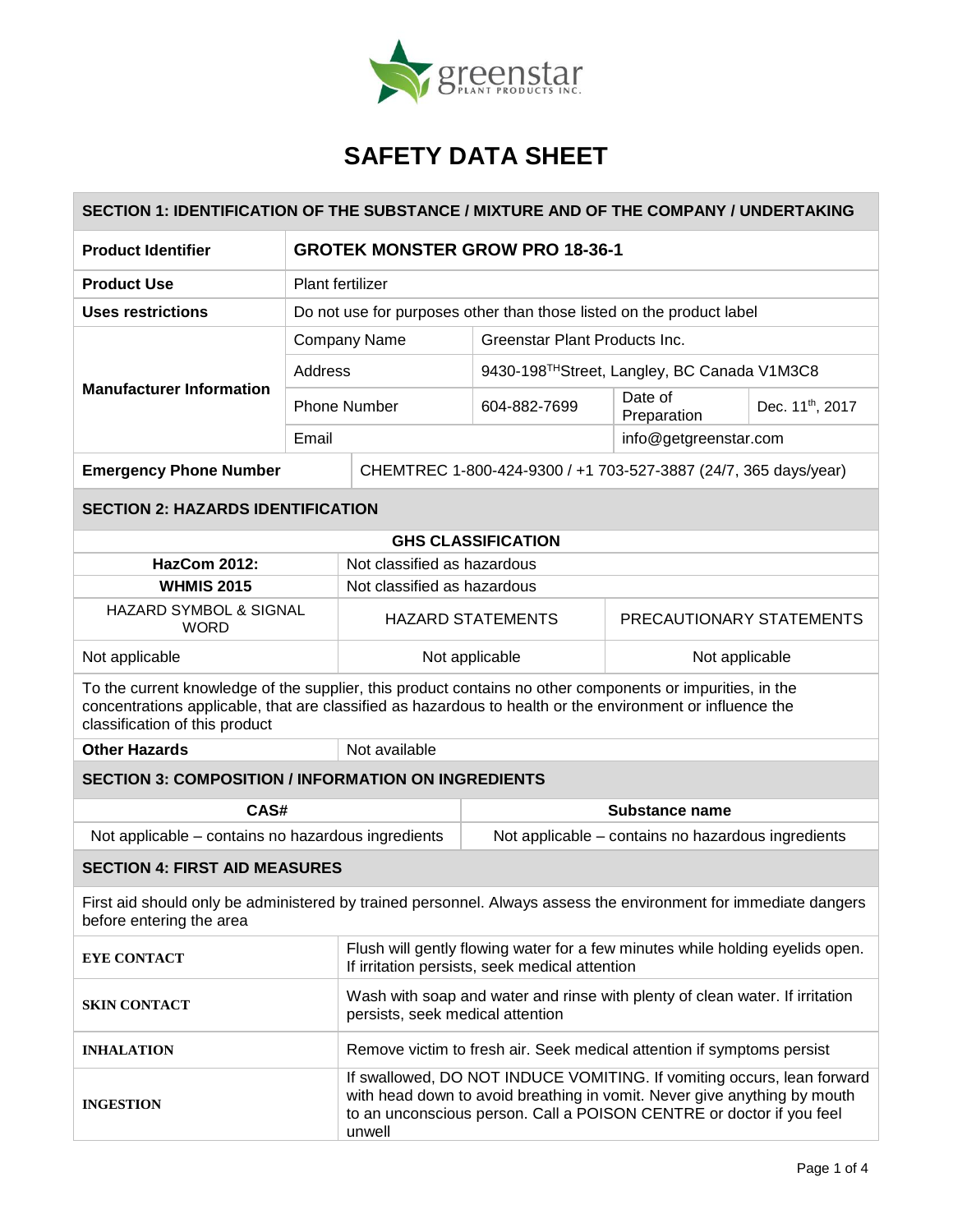

### *GROTEK MONSTER GROW PRO 18-36-1*

**Most important symptoms and effects, both acute and delayed**

May be irritating to eyes, skin and respiratory tract

### **Indication of any immediate medical attention and special treatment needed**

Treat symptomatically.

### **Medical Conditions Aggravated by Exposure**

Not available

| <b>SECTION 5: FIRE FIGHTING MEASURES</b>                    |                                                                                                                                                                                                                                                                                                         |  |  |
|-------------------------------------------------------------|---------------------------------------------------------------------------------------------------------------------------------------------------------------------------------------------------------------------------------------------------------------------------------------------------------|--|--|
| Flammable                                                   | Will not burn or support combustion                                                                                                                                                                                                                                                                     |  |  |
| Suitable extinguishing media                                | Use an extinguishing agent suitable for the surrounding fire.                                                                                                                                                                                                                                           |  |  |
| Unsuitable extinguishing media                              | None known                                                                                                                                                                                                                                                                                              |  |  |
| <b>Hazardous Combustion Products</b>                        | During a fire, irritating / toxic phosphorus oxides, nitrogen oxides and<br>ammonia may be generated. Closed containers may explode in the heat of<br>a fire                                                                                                                                            |  |  |
| <b>Advice for fire-fighters</b>                             |                                                                                                                                                                                                                                                                                                         |  |  |
| Special protective<br>equipment for firefighters            | Self-contained breathing apparatus and full protective clothing should be<br>worn when fighting chemical fires                                                                                                                                                                                          |  |  |
| Special firefighting procedures                             | In the event of fire, us water spray to cool closed containers and knock-down<br>toxic gases                                                                                                                                                                                                            |  |  |
| <b>SECTION 6: ACCIDENTAL REALEASE MEASURES</b>              |                                                                                                                                                                                                                                                                                                         |  |  |
| <b>SPILL &amp; LEAK PROCEDURES</b>                          | Wear personal protection equipment outlined in SECTION 8. Ventilate area.<br>Contain spill then shovel or sweep spilled material into dry labeled<br>containers for disposal. Avoid the generation of dust. Flush area with water<br>after clean-up. Do not release rinsate to drain or the environment |  |  |
| <b>SECTION 7: HANDLING AND STORAGE</b>                      |                                                                                                                                                                                                                                                                                                         |  |  |
| Precautions for safe handling                               | Avoid contact with eyes, skin and clothing. Wear personal protection<br>equipment outlined in SECTION 8 when handling. Avoid the generation of<br>dust. Do not use with incompatible materials (SECTION 10)                                                                                             |  |  |
| Conditions for safe storage,<br>including incompatibilities | Store in tightly closed containers in a cool, dry, well ventilated area away<br>from incompatibles (see SECTION 10)                                                                                                                                                                                     |  |  |
| <b>Environmental precautions</b>                            | Product is a plant nutrient and can contribute to overgrowth of aquatic<br>vegetation and the subsequence eutrophication of lakes. Do not allow<br>product to enter storm sewers, sanitary sewers, groundwater or soil                                                                                  |  |  |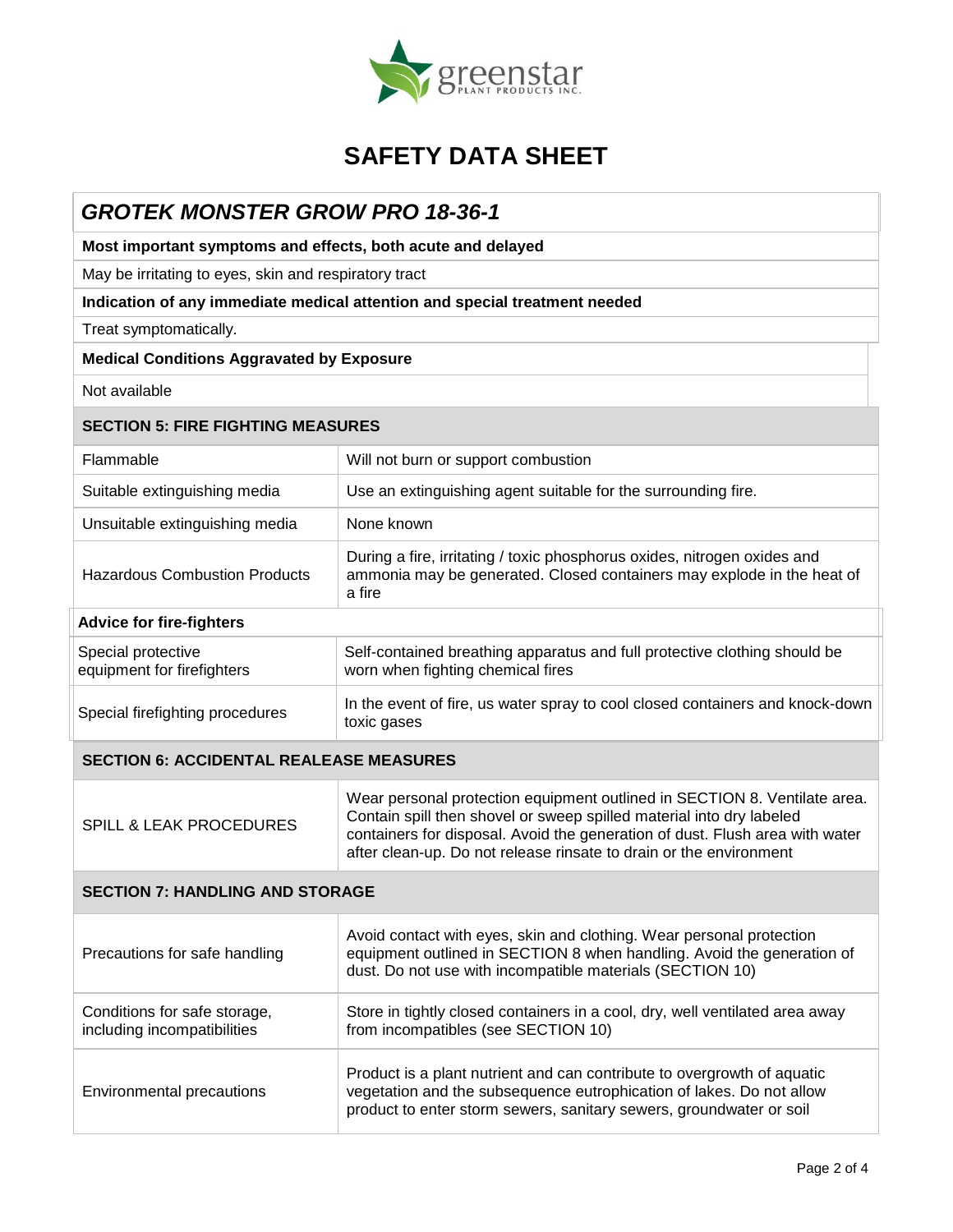

### *GROTEK MONSTER GROW PRO 18-36-1*

### **SECTION 8: EXPOSURE CONTROLS / PERSONAL PROTECTION**

| Occupational exposure limits                       |                                 | No specific exposure limits established for mixture.<br>Particles Not Otherwise Regulated, may apply to this product<br>OSHA Nuisance Dust Limit of 15 mg/M3 (total) and 5 mg/M3 (respirable)<br>ACGIH Nuisance Dust Limit of 10 mg/M3 (inhalable) and 3 mg/M3 |                                        |                                     |        |  |
|----------------------------------------------------|---------------------------------|----------------------------------------------------------------------------------------------------------------------------------------------------------------------------------------------------------------------------------------------------------------|----------------------------------------|-------------------------------------|--------|--|
| Recommended monitoring<br>procedures               |                                 | Monitor workplace air quality to determine the effectiveness of the<br>ventilation or other control measures and / or the necessity to use<br>respiratory protective equipment                                                                                 |                                        |                                     |        |  |
| Hygiene measures                                   |                                 | Wash hands thoroughly after handling, before eating, smoking and using<br>the toilet and at the end of the work day.                                                                                                                                           |                                        |                                     |        |  |
| <b>Personal Protective Equipment</b>               |                                 |                                                                                                                                                                                                                                                                |                                        |                                     |        |  |
| Eye / Face Protection                              |                                 | Avoid contact with eyes. Wear safety glasses with side shields or goggles to<br>prevent product from entering eyes                                                                                                                                             |                                        |                                     |        |  |
| Skin protection                                    |                                 | Hand protection                                                                                                                                                                                                                                                | Use suitable chemical resistant gloves |                                     |        |  |
| Respiratory protection                             |                                 | Avoid breathing dust and fumes. Use NIOSH approved respirator during a<br>fire and in dusty or poorly ventilated areas                                                                                                                                         |                                        |                                     |        |  |
|                                                    | Environmental exposure controls | Avoid release to the environment                                                                                                                                                                                                                               |                                        |                                     |        |  |
| <b>SECTION 9: PHYSICAL AND CHEMICAL PROPERTIES</b> |                                 |                                                                                                                                                                                                                                                                |                                        |                                     |        |  |
| <b>Physical state</b>                              | Powder                          | <b>Colour</b>                                                                                                                                                                                                                                                  | Off white                              | Odour                               | Marine |  |
| рH                                                 | 8.4<br>(1g/100ml)               | <b>Density</b>                                                                                                                                                                                                                                                 | N/A                                    | <b>Odour threshold</b>              | N/A    |  |
| <b>Flammability</b>                                | Not flammable                   | <b>Melting point</b>                                                                                                                                                                                                                                           | N/A                                    | <b>Boiling point</b>                | N/A    |  |
| <b>Specific</b><br>gravity                         | N/A                             | <b>Melting point</b>                                                                                                                                                                                                                                           | N/A                                    | <b>Decomposition</b><br>temperature | N/A    |  |
| <b>Viscosity</b>                                   | N/A                             | Solubility in<br>water                                                                                                                                                                                                                                         | Soluble in water                       |                                     |        |  |
| <b>SECTION 10: STABILITY AND REACTIVITY</b>        |                                 |                                                                                                                                                                                                                                                                |                                        |                                     |        |  |
| Reactivity                                         |                                 | Not reactive                                                                                                                                                                                                                                                   |                                        |                                     |        |  |
| Chemical stability                                 |                                 | Normally stable. Gradually loses ammonia on exposure to air                                                                                                                                                                                                    |                                        |                                     |        |  |
| Possibility of hazardous reactions                 |                                 | Not available                                                                                                                                                                                                                                                  |                                        |                                     |        |  |
| Conditions to avoid                                |                                 | The creation of dust                                                                                                                                                                                                                                           |                                        |                                     |        |  |
| Incompatibility                                    |                                 | Strong oxidizing agents, strong acids and bases                                                                                                                                                                                                                |                                        |                                     |        |  |
| Hazardous decomposition products                   |                                 | Produces ammonia on decomposition. May produce toxic and irritating<br>gases during a fire.                                                                                                                                                                    |                                        |                                     |        |  |